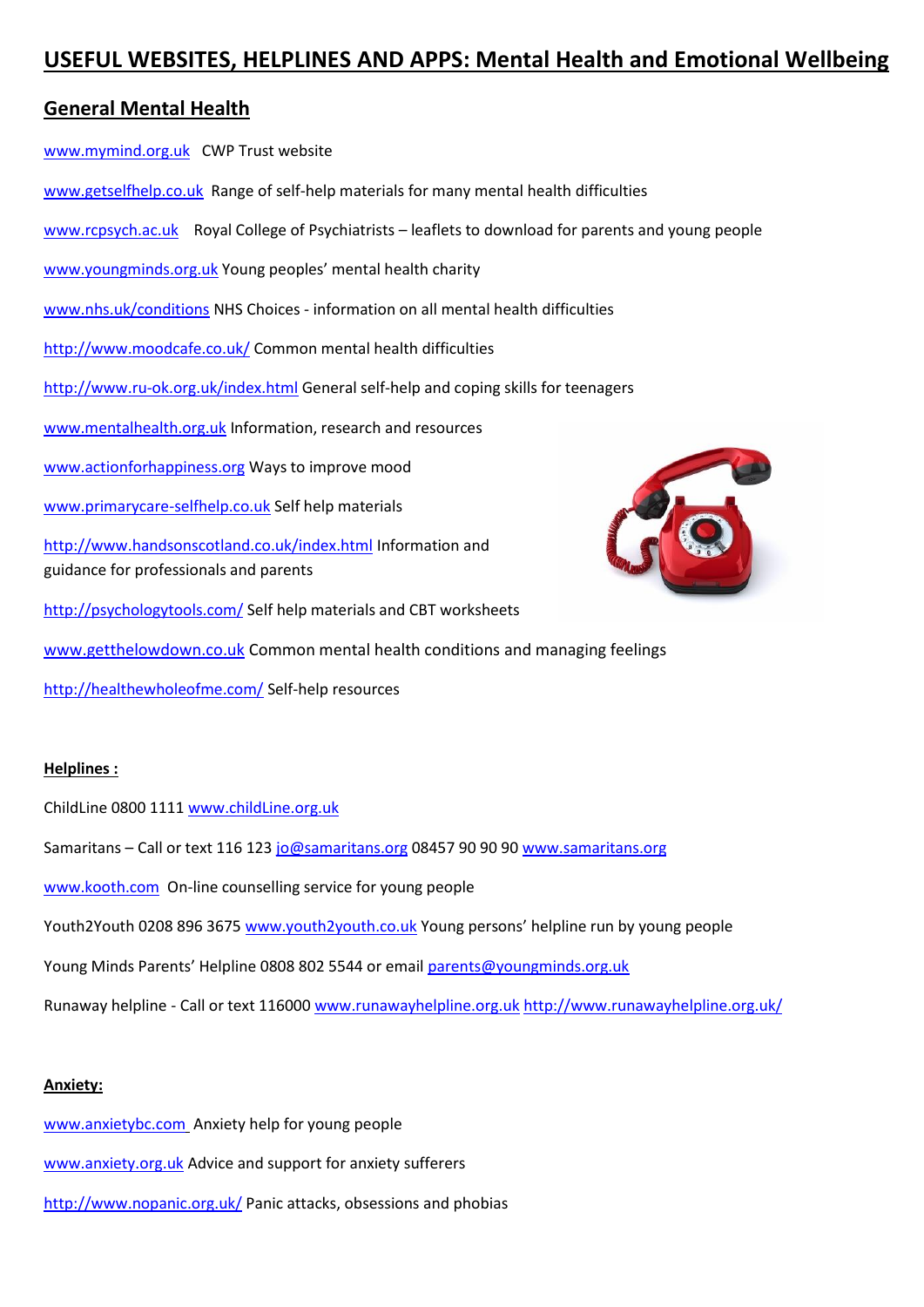#### **Depression:**

[www.depressioninteenagers.co.uk](http://www.depressioninteenagers.co.uk/) Self- help and relaxation for young people [www.studentsagainstdepression.org](http://www.studentsagainstdepression.org/) Information and support around depression

### **Self Harm:**

[www.selfharm.org.uk](http://www.selfharm.org.uk/) Supports young people who self harm [www.nshn.co.uk](http://www.nshn.co.uk/) Includes helpful alternatives to self harm <http://www.lifesigns.org.uk/> Advice and support for self harm <https://www.selfharm.co.uk/> Older youths safe space to talk <http://www.selfinjurysupport.org.uk/> For girls who self harm



#### **Suicide:**

[www.papyrus-uk.org](http://www.papyrus-uk.org/) Prevention of young suicide

# **OCD:**

[www.ocduk.org](http://www.ocduk.org/) Information and support relating to OCD in young people

#### **Eating Disorders:**

[www.b-eat.co.uk](http://www.b-eat.co.uk/) The Eating Disorder Association and contains information on all aspects of eating disorders

#### **ADHD:**

[www.adders.org](http://www.adders.org/) For parents of children with ADHD

[www.addiss.co.uk](http://www.addiss.co.uk/) Information and resources

[www.adhdandyou.co.uk](http://www.adhdandyou.co.uk/) Information for children and adults

# **ASC:**

[www.autism.org.uk](http://www.autism.org.uk/) National Autistic Society website

[www.asparents.org.uk](http://www.asparents.org.uk/) Cheshire Autism Practical Support

<http://do2learn.com/> Resources to support social skills and behaviour regulation

[www.pbskids.org/arthur/games/aboutface/](http://www.pbskids.org/arthur/games/aboutface/) Understanding emotions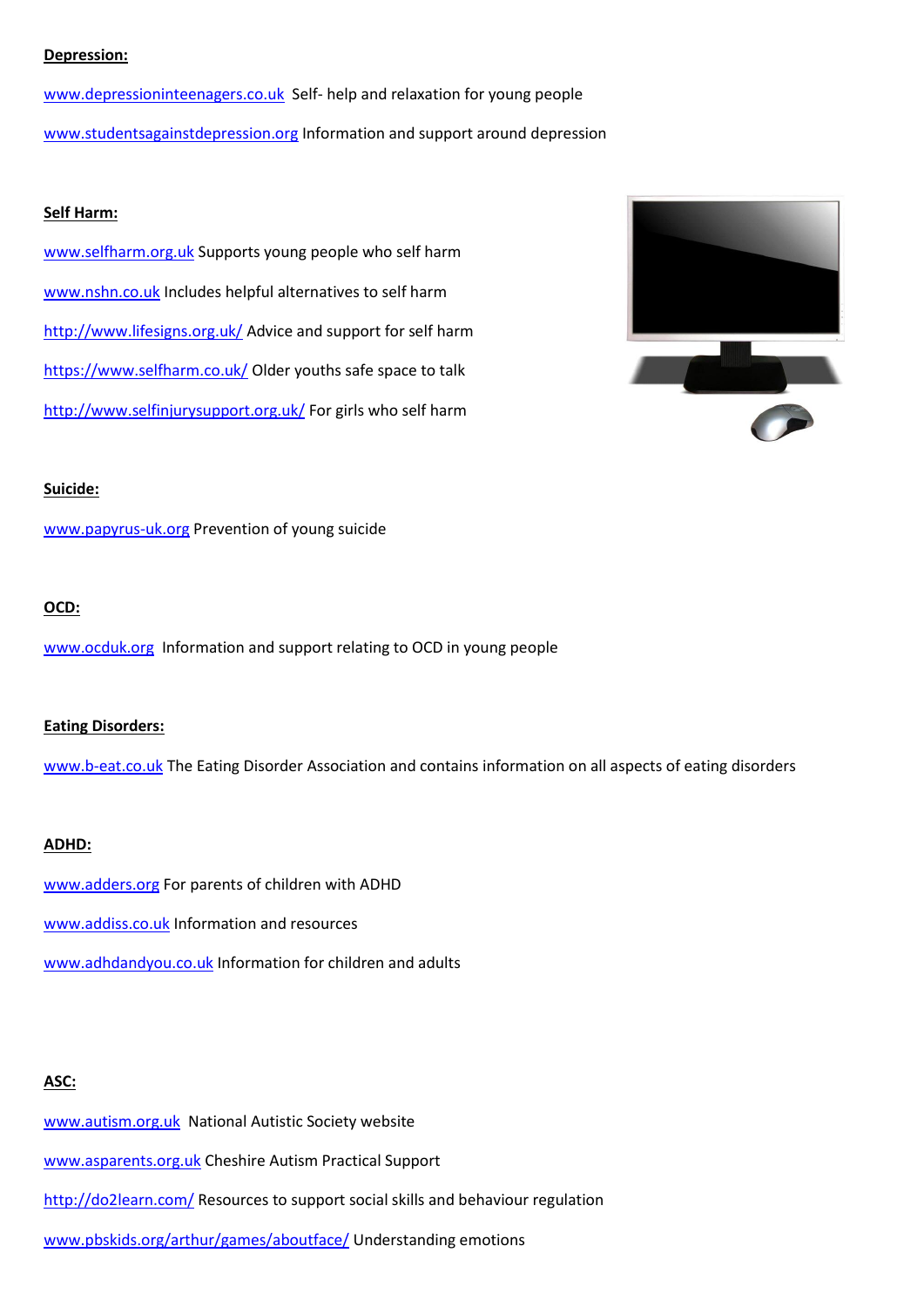#### **Drugs:**

[www.talktofrank.com](http://www.talktofrank.com/) Downloadable materials, helpline and website <https://www.mentalhealth.org.uk/a-to-z/a/alcohol-and-mental-health> Information and advice

### **Self Esteem:**

<http://www.life-with-confidence.com/> Advice and resources <http://www.positivityclick.com/> Articles with advice

#### **Bereavement:**

[www.winstonswish.org.uk](http://www.winstonswish.org.uk/) Information and runs residentials <http://www.cruse.org.uk/> Helpful advice and information [www.griefencounter.org.uk](http://www.griefencounter.org.uk/) Website for children and young people <http://hopeagain.org.uk/> Helpful advice and information

# **Separation/ Divorce:**

<https://www.careforthefamily.org.uk/> Parent support

[http://www.familylives.org.uk/advice/divorce-and-separation/thinking-about-divorce/finding-support-during-divorce](http://www.familylives.org.uk/advice/divorce-and-separation/thinking-about-divorce/finding-support-during-divorce-separation/)[separation/](http://www.familylives.org.uk/advice/divorce-and-separation/thinking-about-divorce/finding-support-during-divorce-separation/) Parent information and advice

<http://www.divorceaid.co.uk/child/children.htm> Information and advice for children/ young people

# **Bullying:**

<http://www.bullying.co.uk/> Advice and support for young people and parents

# **Sexuality:**

<https://www.lgbtyouth.org.uk/> Advice and resources for young people

# **CSE:**

<https://www.ceop.police.uk/safety-centre/> Child exploitation and online protection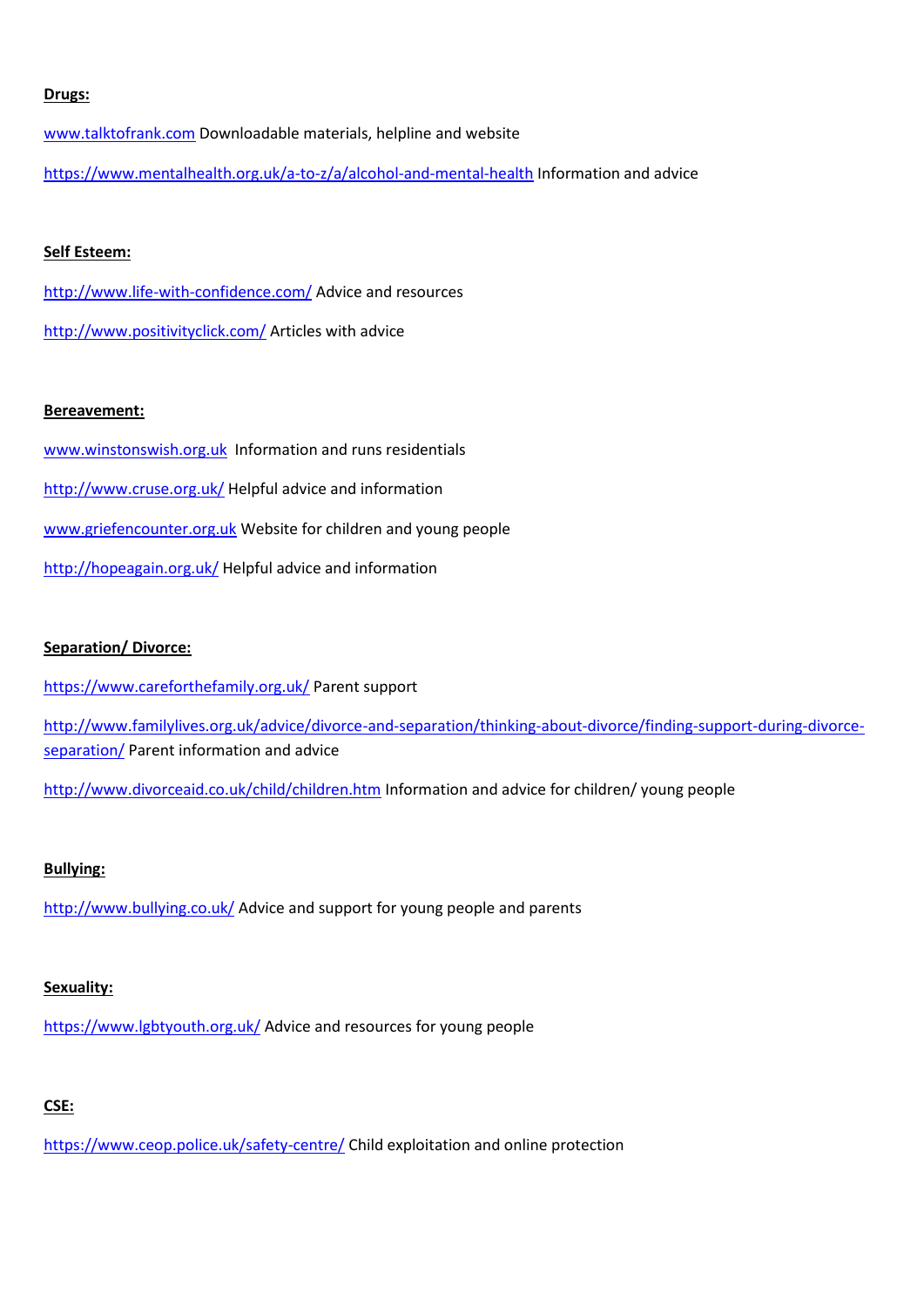# **Domestic Abuse:**

<http://www.refuge.org.uk/get-help-now/help-for-children/> Support for children and young people <http://18u.org.uk/> Support for any young person who has suffered abuse

### **Attachment:**

<http://beaconhouse.org.uk/useful-resources/> Developmental trauma and attachment resources

# **Children in care:**

<http://www.coramvoice.org.uk/> Support and resources

# **Young Carers:**

<https://babble.carers.org/> Support and advice

# **Helpful APPs** For more apps:<https://www.getselfhelp.co.uk/links2.htm>

MindShift (Teens and young adults) - <https://www.anxietybc.com/resources/mindshift-app>

Managing anxiety, relaxation, strategies

Moodlytics – <http://www.moodlytics.com/>

# Mood tracker, goal setting

 $\triangleright$  Sleepio – <https://www.sleepio.com/>

CBT based, goal setting, to improve sleep.

Post Incident Learning – <https://itunes.apple.com/gb/app/post-incident-learning/id673031262>

Positive behaviour strategies. Supports with recognition and control of unhelpful behaviours.

 $\triangleright$  In Hand – <http://www.inhand.org.uk/>

Help for times of stress and low mood, simple steps and activity suggestions

MoodPanda:<http://www.moodpanda.com/>

Interactive mood diary – rate and track

Headspace[: https://www.headspace.com/headspace-meditation-app](https://www.headspace.com/headspace-meditation-app)

# Guided meditation and mindfulness

Moodometer - <https://itunes.apple.com/gb/app/moodometer/id404137652?mt=8>